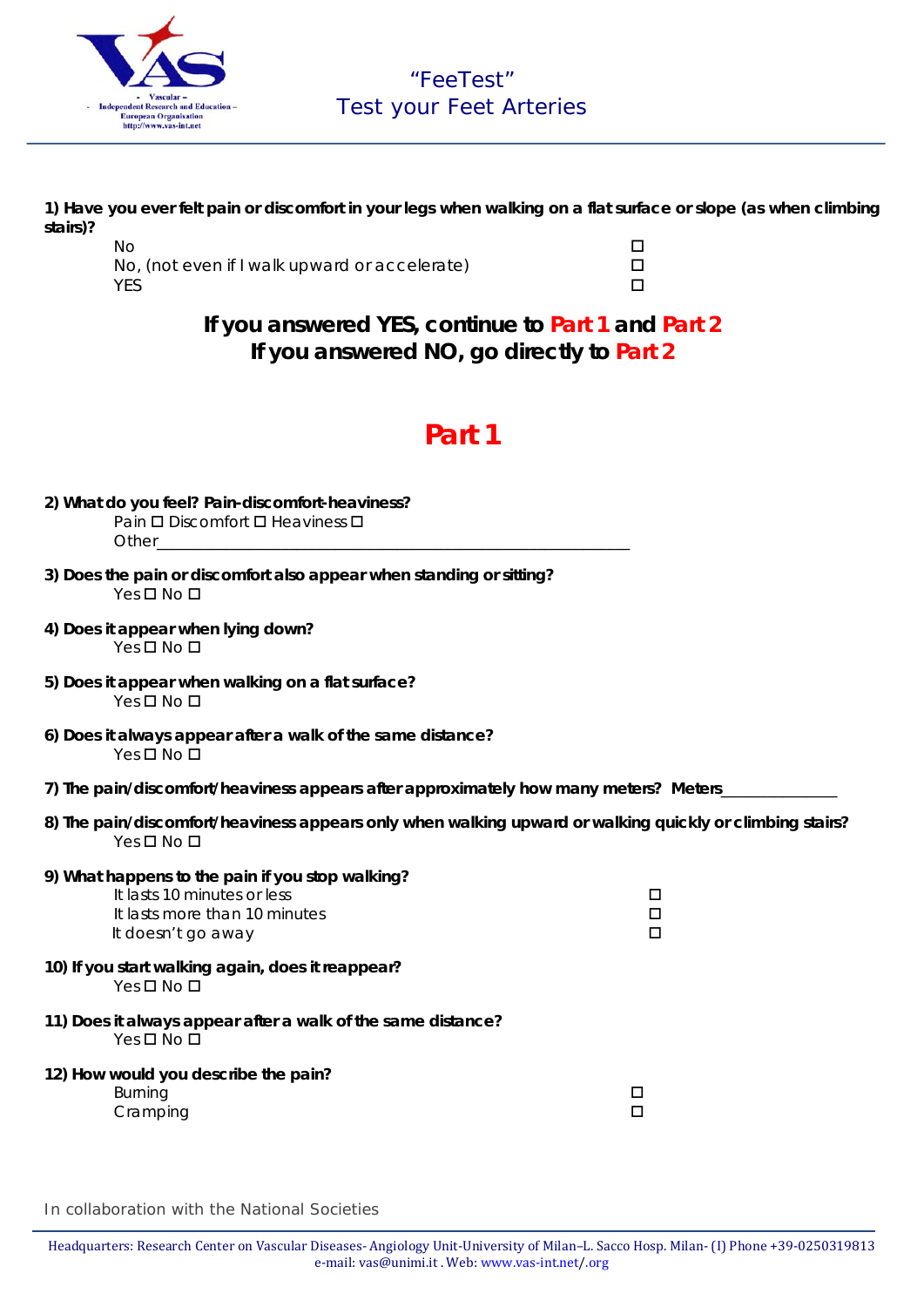

| 13) Intensity of the pain: |  |
|----------------------------|--|
| Modest                     |  |
| Strong                     |  |
| Other                      |  |

**14) Where does the pain/discomfort/heaviness appear at your legs?**  Mark the corresponding number on the figure below. n°



#### **Conclusion of Part 1**

**If you answered YES to the questions n°1, 6, 9, 10, 11 you have a high probability of Peripheral Arterial Disease (PAD).** 

**Along with the questionnaire you should palpate your arterial foot pulses. (how to palpate your pulses). (http://www.vas-int.net/your-prevention-point.html)** 

**You should have an Arterial Brachial Index (ABI) test done at your nearest Angiology/Vascular Medicine Center.** 

*Remember to notify your family physician* 

*In collaboration with the National Societies*